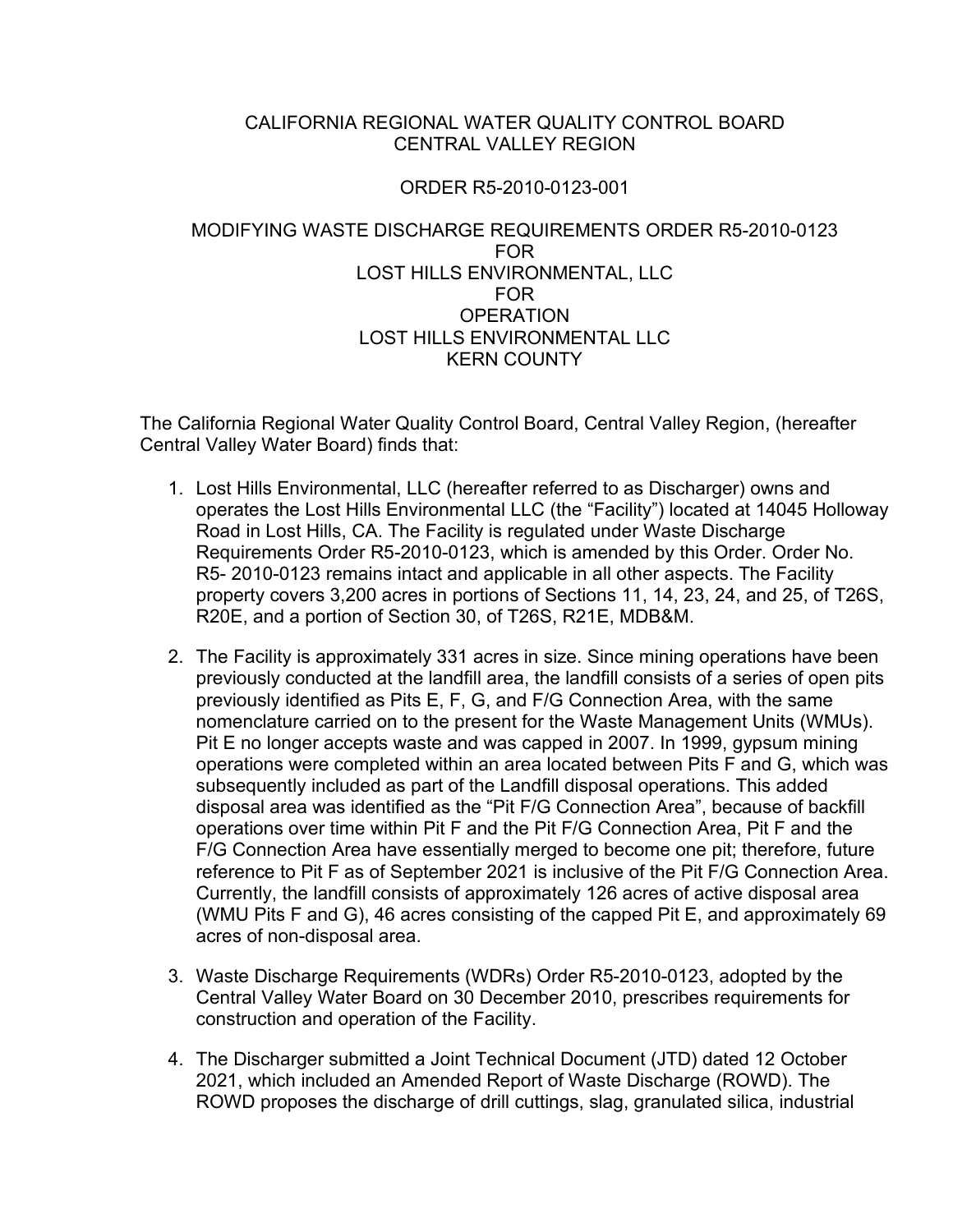sand-based waste, compost-derived waste, non-compostable winery pulp/waste, destructed cannabis/marijuana, poultry (non-manure), dead animals, wastewater grit, digestates, wastewater sloughing, shredded polyvinyl chloride pipe, and nonfriable asbestos into Pits F and G. The JTD with the additional waste streams were approved by CalRecycle on 23 December 2021.

- 5. The Discharger proposes to discharge asbestos-containing waste (i.e., >1% asbestos) at the Facility. Although asbestos-containing waste is classified as "hazardous" under California Code of Regulations, title 22 (Title 22), the discharge of such waste does not pose a threat to water quality and is therefore authorized for WMUs as specified in Pit F and G, in accordance with Health & Safety. Code, § 25143.7.
- 6. This order modifies Order R5-2010-0123 by adding additional discharge specifications for the discharge of drill cuttings, slag, granulated silica, industrial sand-based waste, compost-derived waste, non-compostable winery pulp/waste, destructed cannabis/marijuana, poultry (non-manure), dead animals, wastewater grit, digestates, wastewater sloughing, shredded polyvinyl chloride pipe and nonfriable asbestos. Order R5-2010-0123 remains intact and applicable in all other aspects.

# **CEQA AND OTHER CONSIDERATIONS**

7. The issuance of this Order, which modifies storage requirements of waste at an **existing facility**, with negligible or no expansion of its existing use, is exempt from the procedural requirements of the California Environmental Quality Act (CEQA), Public Resources Code section 21000 et seq., pursuant to California Code of Regulations, title 14, section 15301 (CEQA Guidelines). The discharges authorized under this Order are substantially within parameters established under prior WDRs, particularly with respect to character and volume of discharges.

## **PROCEDURAL REQUIREMENTS**

- 8. All local agencies with jurisdiction to regulate land use, solid waste disposal, air pollution, and to protect public health have approved the use of this site for the discharges of waste to land stated herein.
- 9. The Central Valley Water Board notified the Discharger and interested agencies and persons of its intent to prescribe waste discharge requirements for this discharge, and has provided them with an opportunity for a public hearing and an opportunity to submit their written views and recommendations.
- 10.The Central Valley Water Board, in a public meeting, heard and considered all comments pertaining to the modification of WDRs Order R5-2010-0123.